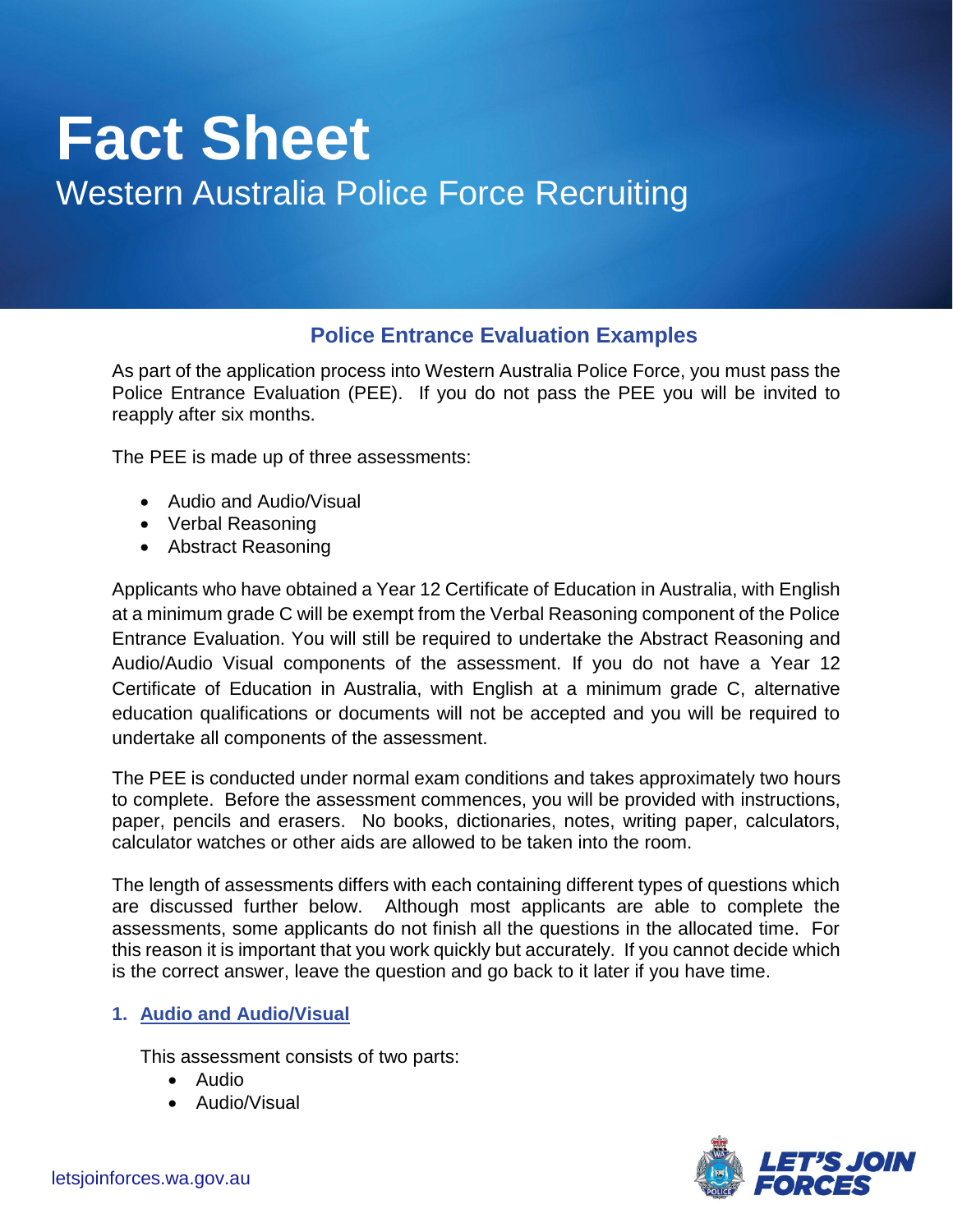#### **Audio**

You will listen to an audio clip and are required to provide written answers to a series of questions. The audio clip may be a statement, a news article or other verbal response.

#### **Audio/Visual**

You will watch and listen to an audio/visual clip and again are required to provide written answers to a series of questions. The audio/visual clip may relate to witnessing an incident, a news segment or other visual scenario.

**2. Verbal Reasoning**

The verbal reasoning assessment tests your ability to think, reason and solve problems in different ways by use of language. It aims to examine your ability to think constructively, rather than assessing only simple fluency or vocabulary recognition. Questions range from defining words, providing synonyms and recognising antonyms, through to identifying the underlying meanings of common words, phrases and sentences.

#### **Example questions**



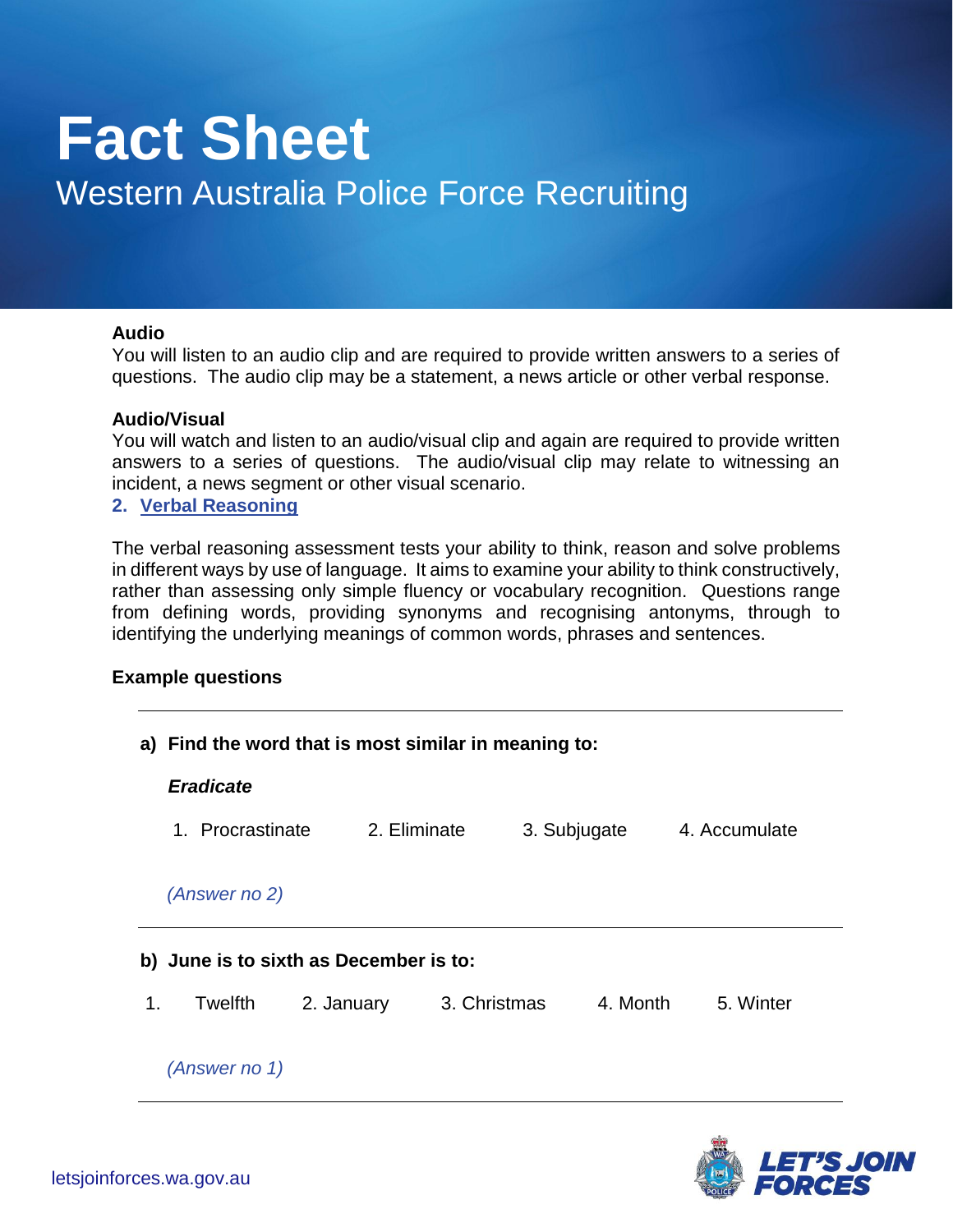#### **c) Which two statements mean nearly the same:**

- 1 Patience is a virtue
- 2 The early bird catches the worm
- 3 Waste not want not
- 4 As you sow so shall you reap
- 5 We must learn to walk before we can run

*(Answer 1 and 5)*

- **d) Identify which two statements together prove that George is the oldest boy in his family:**
	- 1 There are four children in the family
	- 2 George has two sisters and a brother
	- 3 Alan is the youngest sibling
	- 4 Sarah likes her brothers
	- 5 Alan doesn't like Sarah

#### *(Answer 2 and 3)*

#### **3. Abstract Reasoning**

Abstract reasoning tests your ability to analyse information, learn and assimilate new concepts, and apply knowledge to solve problems on a complex, thought-based level. The questions involve identifying patterns and similarities between shapes, figures and diagrams presented in visual form. Abstract reasoning is therefore not dependent upon previous experience or learned verbal or numerical ability.

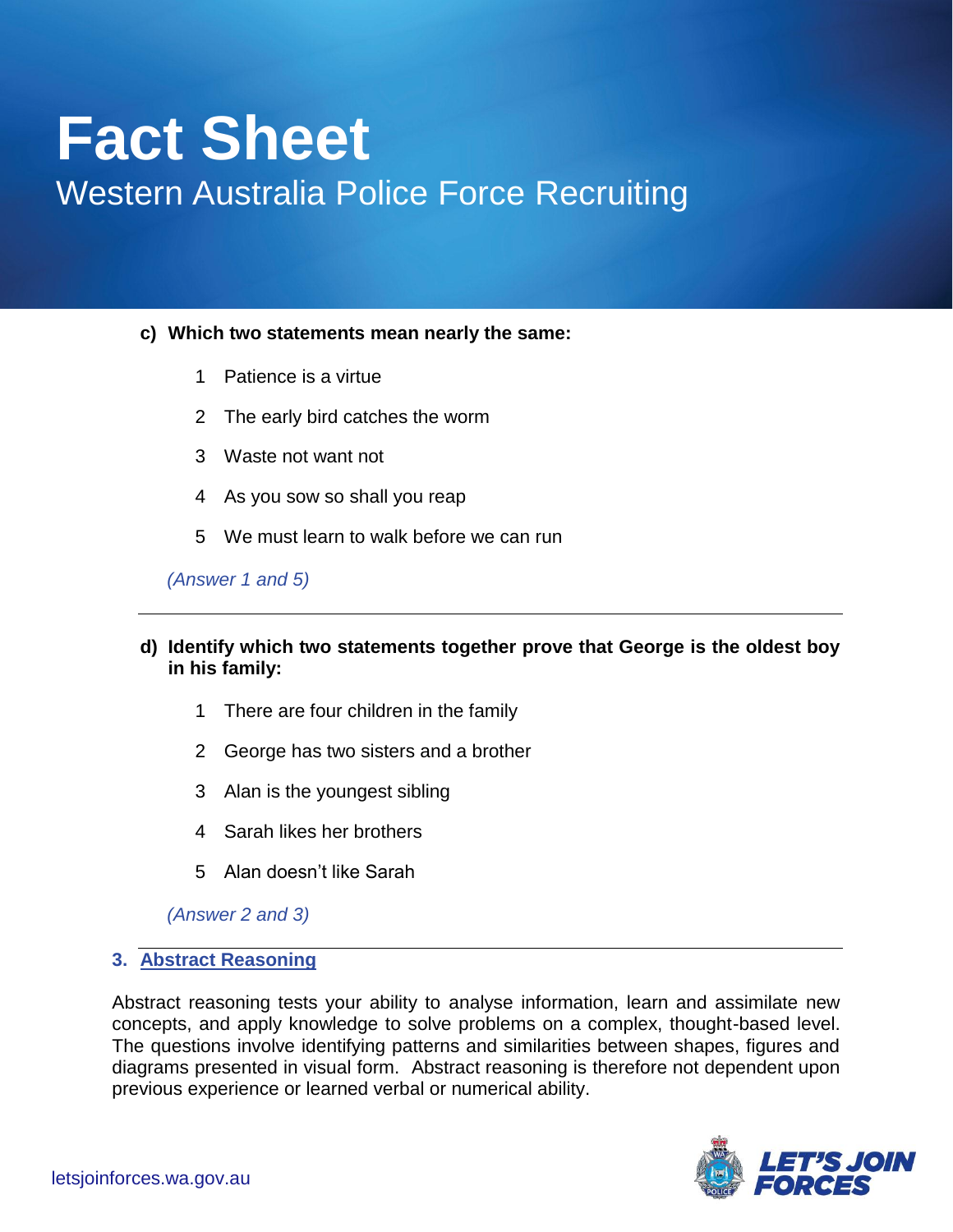### **Example questions**



### **2. Which piece completes the pattern?**